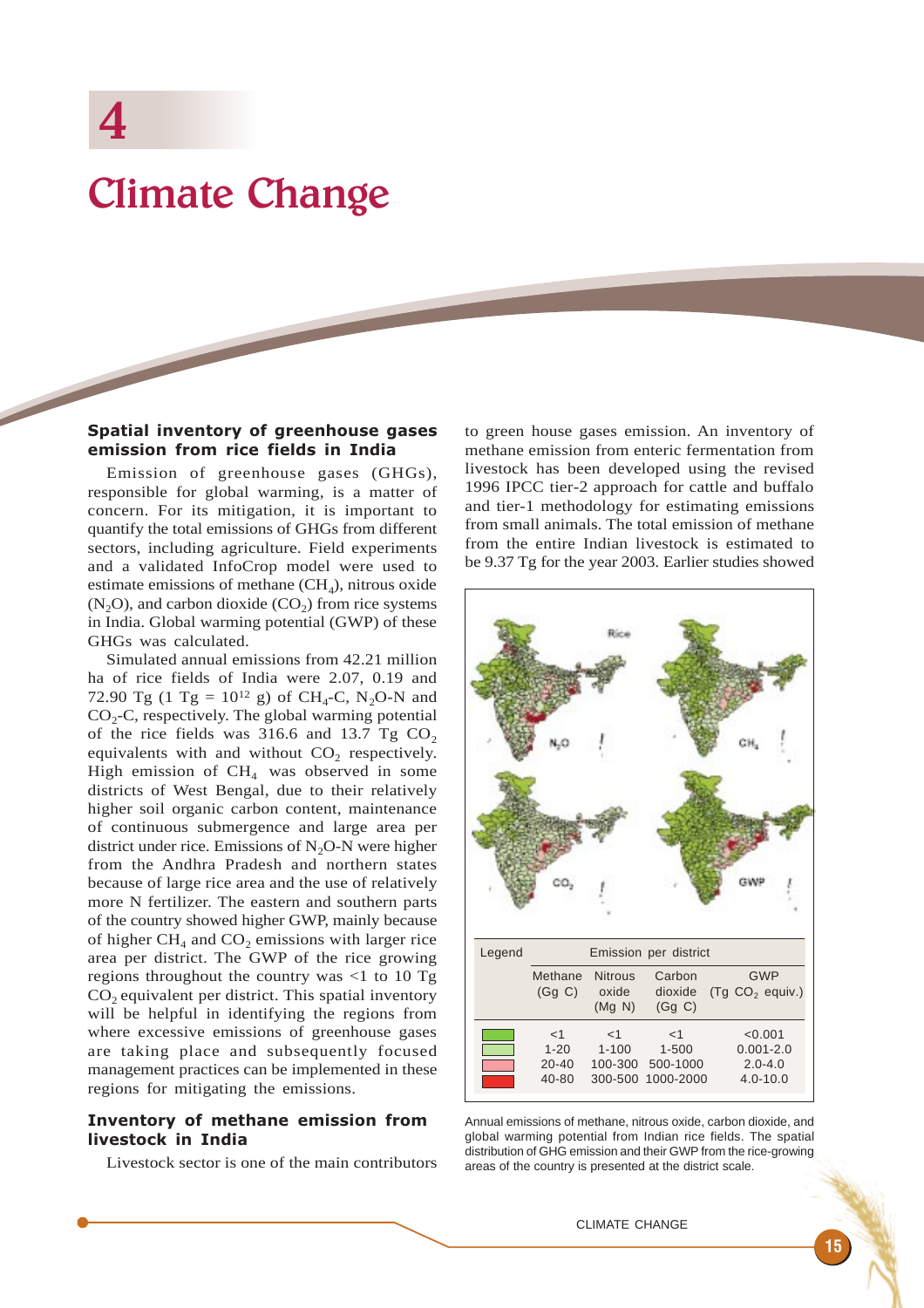this value vary from 7.26 to 10.4 Tg. Buffaloes and indigenous cattle were the dominant source; both contributed 40% each. Indigenous female cattle contributed 2.2Tg and indigenous males emitted 1.55 Tg methane. Crossbred females, though small in number compared to indigenous cattle, emitted more methane per animal (0.63 Tg methane from 19.74 million heads). Emission from buffalo females was also higher (3.42 Tg-36.5% of the total methane emission). Dairy cattle and buffaloes contributed 3.42 Tg methane. Contribution of milch buffaloes, crossbred cows, and indigenous cows was 59.6%, 11.4% and 28.9%,

| Total methane emission from Indian<br>livestock in 2003 |              |            |           |  |  |  |
|---------------------------------------------------------|--------------|------------|-----------|--|--|--|
| <b>Species</b>                                          | Enteric      | Manure     | Total     |  |  |  |
|                                                         | fermentation | management | emission  |  |  |  |
|                                                         | (Tg/year)    | (Tg/year)  | (Tg/year) |  |  |  |
| Indigenous cattle                                       | 3.34         | 0.41       | 3.75      |  |  |  |
| Crossbred                                               | 0.63         | 0.08       | 0.71      |  |  |  |
| <b>Buffalo</b>                                          | 3.34         | 0.46       | 3.8       |  |  |  |
| Sheep                                                   | 0.31         | 0.01       | 0.32      |  |  |  |
| Goat                                                    | 0.62         | 0.02       | 0.64      |  |  |  |
| Others                                                  | 0.09         | 0.06       | 0.15      |  |  |  |
| Total                                                   | 8.33         | 1.04       | 9.37      |  |  |  |

respectively, to the total emissions from dairy animals. The total emission from draught animals has been estimated to be 1.2 Tg. Contribution of bullocks (indigenous and crossbreds) was 85%, while that of buffalo males was 10% and other transport and pack animals contributed about 5% of total methane emission.

# Change in temperature trends over India

Rise in temperature is one of the predicted impacts of climate change with significant implications for agricultural productivity. In order to assess the long-term trends in temperature, the minimum and maximum temperature data for 47 stations across the country for more than 50 years was analyzed. Overall, 55 to 80% stations located across the country showed increasing trends in average annual temperature. About 75, 60 and 54% of the stations in south, east and central India, respectively, showed increasing trend in maximum temperature, whereas only 8 and 13% of the stations in central and west India, respectively, showed decreasing trend. Similarly 80, 78 and 75% of the stations in east, north and south, respectively, showed increasing trends in minimum temperature.

# Impact of temperature rise on crop water requirements

Rise in temperature is likely to increase the

| crop duration of major rainfed crops in Andhra<br>Pradesh by 2020 |                                                 |                            |                                                                                  |        |  |
|-------------------------------------------------------------------|-------------------------------------------------|----------------------------|----------------------------------------------------------------------------------|--------|--|
| <b>Station</b>                                                    | Agro-<br>climatic<br>zone                       | Crop                       | Increase Reduction<br>in water in crop<br>require- duration<br>ment (mm) (weeks) |        |  |
| Anakapalli North                                                  |                                                 | Maize<br>Coastal Groundnut | 51.7<br>61.3                                                                     | 1<br>1 |  |
|                                                                   | Anantapur Scarce Groundnut<br>Rainfall          | Red gram                   | 70.1<br>174.3                                                                    | 1<br>1 |  |
| Jagtiyal                                                          | North<br>Telangana Maize                        | Cotton                     | 60.5<br>49.0                                                                     | 2<br>1 |  |
| nagar                                                             | Rajendra- South Red gram<br>Telangana Groundnut |                            | 114.5<br>73.0                                                                    | 2<br>1 |  |
| Tirupati                                                          |                                                 | Southern Groundnut         | 73.0                                                                             | 1      |  |

**Projected changes in crop water requirements and**

water requirement of crops due to high evaporative demand and crop duration due to forced maturity. The impact of simulated rise in temperature of one degree by 2020 (over the base year of 1990) on water requirement of major crops grown in Andhra Pradesh was assessed. The water requirement of all the major crops like maize, groundnut, pigeonpea and cotton will be increased with rise in temperature. The crop duration is expected to decrease by 1-2 weeks.

# Micro-organisms for enhancing high temperature tolerance in plants

Rise in temperature is one of the causes of the predicted climate change. Role of micro-organisms in protection of plants from high temperature stress was investigated. It was found that seed inoculation with stress-tolerant strain of *Pseudomonas putida* helped sorghum and pearl millet seedlings survive at  $50^{\circ}$  C up to 21 days, whereas the controlled seedlings could survive only up to 10 days.

This remarkable protective effect was mediated through induction of the synthesis of novel high molecular weight proteins in the leaves, which were not found in the controlled seedlings. Inoculation also reduced the oxidative stress in seedlings exposed to high temperature  $(50^{\circ}C)$  as evidenced by significantly lower oxidative enzyme activity in treated seedlings. The introduced organism successfully entered into the roots and induced the physiological changes at the whole plant level as confirmed by electron micrography.

# Impact of elevated CO<sub>2</sub> on castor

Elevation of  $CO<sub>2</sub>$  is another phenomenon likely to be caused due to climate change. In order to assess the changes that might be caused under high  $CO<sub>2</sub>$ , the growth, flowering and yield of castor were studied under elevated  $CO<sub>2</sub>$  conditions (700, 550 and 365 ppm) in open top chambers. All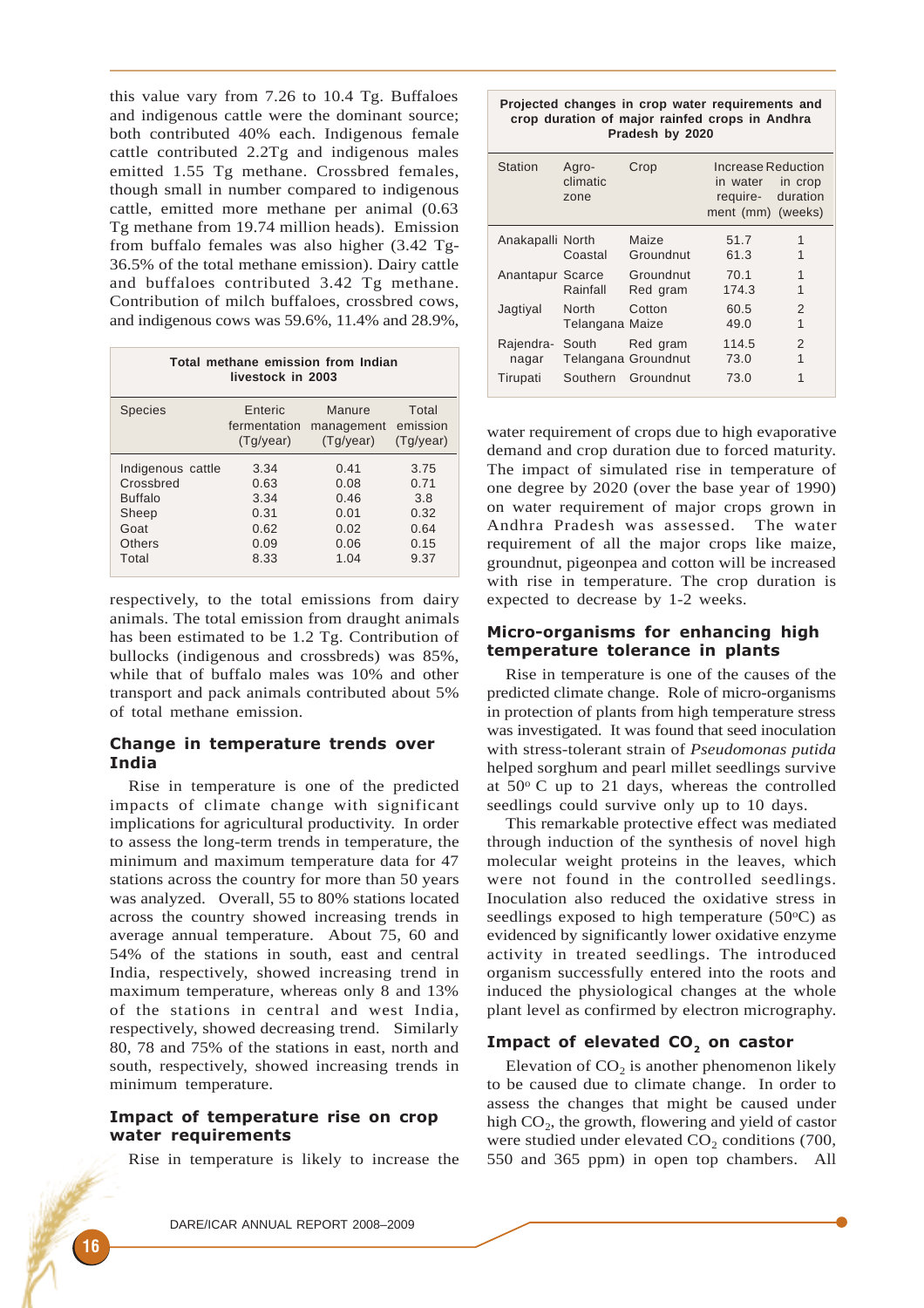growth parameters of castor showed maximum response under elevated  $CO<sub>2</sub>$  of 700 ppm followed by 550 ppm. Elevated  $CO<sub>2</sub>$  improved total biomass, which was highest at 700 ppm (22%) followed by 550 ppm (11%). Elevated  $CO<sub>2</sub>$  also reduced the days to initiation of flowering by three days and days to 50% flowering by 15 days. At the maturity of first order spikes, the increase of reproductive biomass was 47% at 700 ppm and 35% at 550 ppm over ambient control. The improvement in effective spike length (12 and 15%), spike weight (46% and 47%), capsule number (65 and 98%), capsule dry weight (46 and 54%) and seed weight (155 and 167%) of primaries were recorded with  $CO<sub>2</sub>$  enrichment at 550 and 700 ppm, respectively. Oil content and quality were not changed significantly. However, the total oil yield was significantly higher due to higher seed yield. These results indicated that elevated  $CO<sub>2</sub>$  is a positive factor of climate change for castor bean. Under irrigated conditions where water is not a limitation, it is possible to realize higher yields due to elevation of  $CO<sub>2</sub>$  in castor bean.

## Impact of Climate Change on

#### **Coconut production**

Impact of climate change on coconut production was assessed for 13 agro-climatic zones represented by 16 centres using validated Info Crop-Coconut simulation model. These areas contribute over 90% to the coconut production in India. The model output on temperature and rainfall projections as simulated by Had CM3 model for the years 2020, 2050 and 2080 for 3 scenarios viz., A2a, B2a and A1F wherein which the atmospheric concentrations would reach by 715, 562 and 1150 ppm and the corresponding increase in global temperatures would be about 3.3°, 2.3° and 4°C, respectively by the end of the century. Also location weather data for past 30 years, major soil type of the agro-climatic zones, and currently followed farmers' practice for crop management in each Agroclimatic zones were used as inputs into the coconut simulation model. Outputs were obtained on yearly basis for 30 years and mean effects of 30 years were used to compute relative impacts over current yields. Relative impacts on yield were worked out to district level in each agro-climatic zone and up-scaled to the state and national projections assuming that the area under coconut remains unchanged in future scenarios.

Results indicate that under all scenarios, coconut productivity on all India basis is likely to go up by up to 4% during 2020, up to 10% in 2050 and up to 20% in 2080 over current yields due to climate change. In west coast, yields are projected to increase by up to 10% in 2020, up to 16% in





Projections on relative yield change of coconut in A2a, B2a and A1F scenarios (please note that the districts with white colour are not simulated.)

2050 and up to 39% by 2080 while in east coast yields are projected to decline by up to 2% in 2020, 8% in 2050 and 31% in 2080 scenario over current yields. Yields are projected to go up in Kerala, Maharastra and parts of Tamil Nadu and Karnataka while they are projected to decline in Andhra Pradesh, Orissa, Gujarat and parts of Tamil Nadu and Karnataka. However, situations may vary if future irrigation sources are limited particularly in currently irrigated areas such as in Tamil Nadu and Karnataka.

#### **Apple cultivation in Himachal Pradesh**

The impact of climate variability/change on apple cultivation in Himachal Pradesh was studied**.** Temperature in apple growing regions of Himachal Pradesh showed increase, whereas precipitation showed decrease in recent years. This led to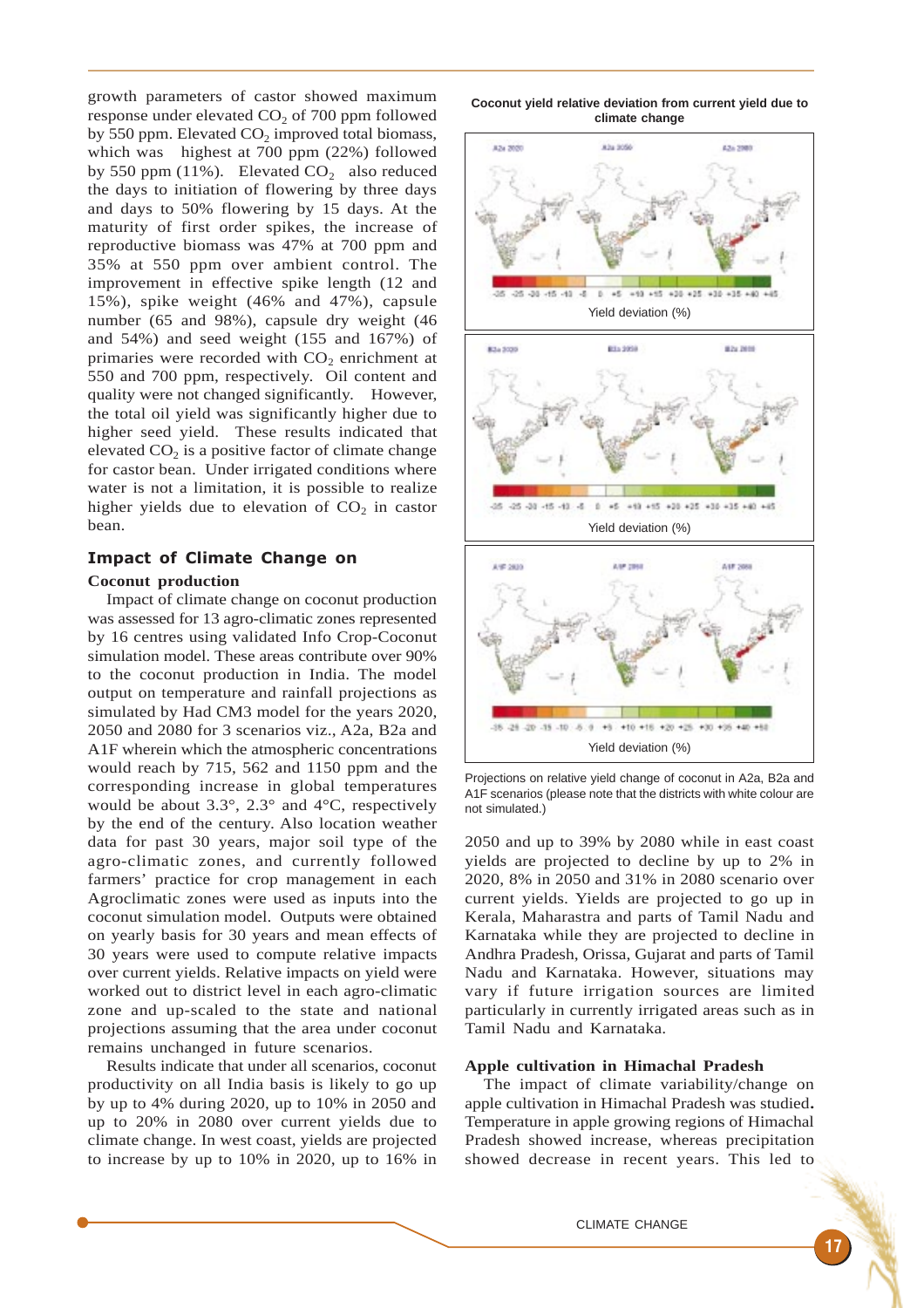reduction in chilling units in the normal apple growing zone (1200-1800 msl) which led to reduction in this zone under apple orchards but increased area at higher elevation (2400-2700 msl) where optimum chilling units are available for this crop. These findings were also corroborated by socio-economic surveys by farmers in the region which stated that apple cultivation is expanding to higher altitudes in Lahaul and Spiti and Kinnaur districts in recent years.

### **Marine fisheries**

The Indian mackerel is able to adapt to rise in sea temperature by extending its distribution towards northern latitudes, similar to oil sardine and also by descending to depths. The carbon footprint of marine fishing boats was determined and an inventory on vulnerability of coastal fishing villages to sea level rise was made.

The catch data of oil sardine and mackerel from 1926 to 2005 showed that the revival of oil sardine fishery in 1950's and late 1990's coincided with heavy rainfall and presence of an opitmal environmental window (OEW).

#### **Inland fisheries**

A perceptible shift was observed in geographic distribution of the warm water fish species, *Glossogobius giuris, Puntius ticto, Xenentodon cancila* and *Mystus vittatus* towards the colder stretch of the river Ganga up to Haridwar with an enhancement of annual mean minimum water temperature of 1.5ºC in the Haridwar stretch during the period 1970-86 to 1987-2003. This has become a congenial habitat for these warm water fishes.

Elevated temperature range (0.37ºC–0.67ºC) and alteration in the pattern of monsoon proved a major factor for shifting the breeding period of Indian major carps from June to March in fish hatcheries of West Bengal and Orissa. *Ex-situ* experiment carried out indicated a rising trend in the specific growth rate of *Labeo rohita* with increasing temperature between 29ºC and 34ºC.

## **Livestock production**

Preliminary studies indicated that an increased temperature of 2°C above the minimum temperature led to measurable reduction in milk production in Murrah buffaloes. Extreme events like heat wave  $(>40^{\circ}$ C and cold wave  $<3^{\circ}$ C) reduced the milk yield by 10-30% in first lactation and 5- 20% in second and third lactations in cattle and buffaloes. The results were *in situ* and not observed after the events.

#### **Insect host plant interaction**

Studies on the impact of elevated atmospheric  $CO<sub>2</sub>$  on insect pests showed that larvae of *Spodoptera litura* consumed more foliage of plants raised under high  $CO<sub>2</sub>$ , than ambient  $CO<sub>2</sub>$ . The total consumption of castor foliage during entire feeding period was significantly more under elevated  $CO<sub>2</sub>$  than ambient  $CO<sub>2</sub>$ . Final larval dry weights differed among treatments and the impact of elevated CO<sub>2</sub> on larval weight of *S. litura* on castor was significant. The larval weights were higher with elevated  $CO<sub>2</sub>$  foliage compared to ambient  $CO<sub>2</sub>$  foliage. The developmental period for larvae fed with castor foliage grown under elevated  $CO<sub>2</sub>$  conditions was longer (18 days) compared to larvae fed with ambient  $CO<sub>2</sub>$  foliage. The study showed that elevated  $CO<sub>2</sub>$  results in increased foliage feeding by the insect larvae and an increase in larval duration.

| Effect of elevated CO <sub>2</sub> on Spodoptera litura reared<br>on castor foliage                                                                                                                    |                                                                                                     |                                                                                                          |                                                                                                    |  |  |  |
|--------------------------------------------------------------------------------------------------------------------------------------------------------------------------------------------------------|-----------------------------------------------------------------------------------------------------|----------------------------------------------------------------------------------------------------------|----------------------------------------------------------------------------------------------------|--|--|--|
| CO <sub>2</sub> enrichment                                                                                                                                                                             | Weight<br>of leaf<br>ingested<br>(g)                                                                | Larval<br>weight<br>(q)                                                                                  | Larval<br>duration<br>days                                                                         |  |  |  |
| Elevated CO <sub>2</sub><br>550 - foliage<br>Elevated CO <sub>2</sub><br>700 -foliage<br>Ambient CO <sub>2</sub><br>Chamber foliage<br>Ambient $CO2$<br>Open foliage<br>$SEm+$<br>$LSD(p=0.05)$<br>CV% | 0.820<br>±0.131<br>0.869<br>±0.054<br>0.594<br>±0.044<br>0.588<br>±0.192<br>0.048<br>0.166<br>11.59 | 0.137<br>±0.002<br>0.137<br>±0.001<br>0.117<br>±0.006<br>0.118<br>$\pm 0.002$<br>0.0003<br>0.011<br>4.70 | 18.27<br>±0.113<br>18.22<br>±0.195<br>16.11<br>±0.253<br>16.13<br>±0.083<br>0.085<br>0.261<br>3.10 |  |  |  |

#### **Spawning season of** *Nemipterus japonicus*

The threadfin breams *Nemipterus japonicus* and *N. mesoprion* are the dominant fish species distributed along the entire Indian coast at depths ranging from 10 to 100 m. Past data (1981 to 2004 except for the years 1988-1992) were analyzed to determine if there has been any change in the spawning season of *N. japonicus* and *N. mesoprion* off Chennai coast. The months in which the spawning females occur are taken as the months of spawning, as males too spawn during those months.

Though there were wide monthly fluctuations in the number of spawners, grouping the number of spawners into two major seasons, i.e., warm (April to September) and cool (October to March) seasons showed a clear pattern in the shift of the spawning season. Whereas 35.3% of the spawners occurred during the warm months in 1980, the number of spawners gradually reduced and only 5.0% of the spawners occurred during the same season in 2004. In 1980, it was observed that 64.7% of the spawners occurred during October-March, whereas as high as 95.0% of the spawners